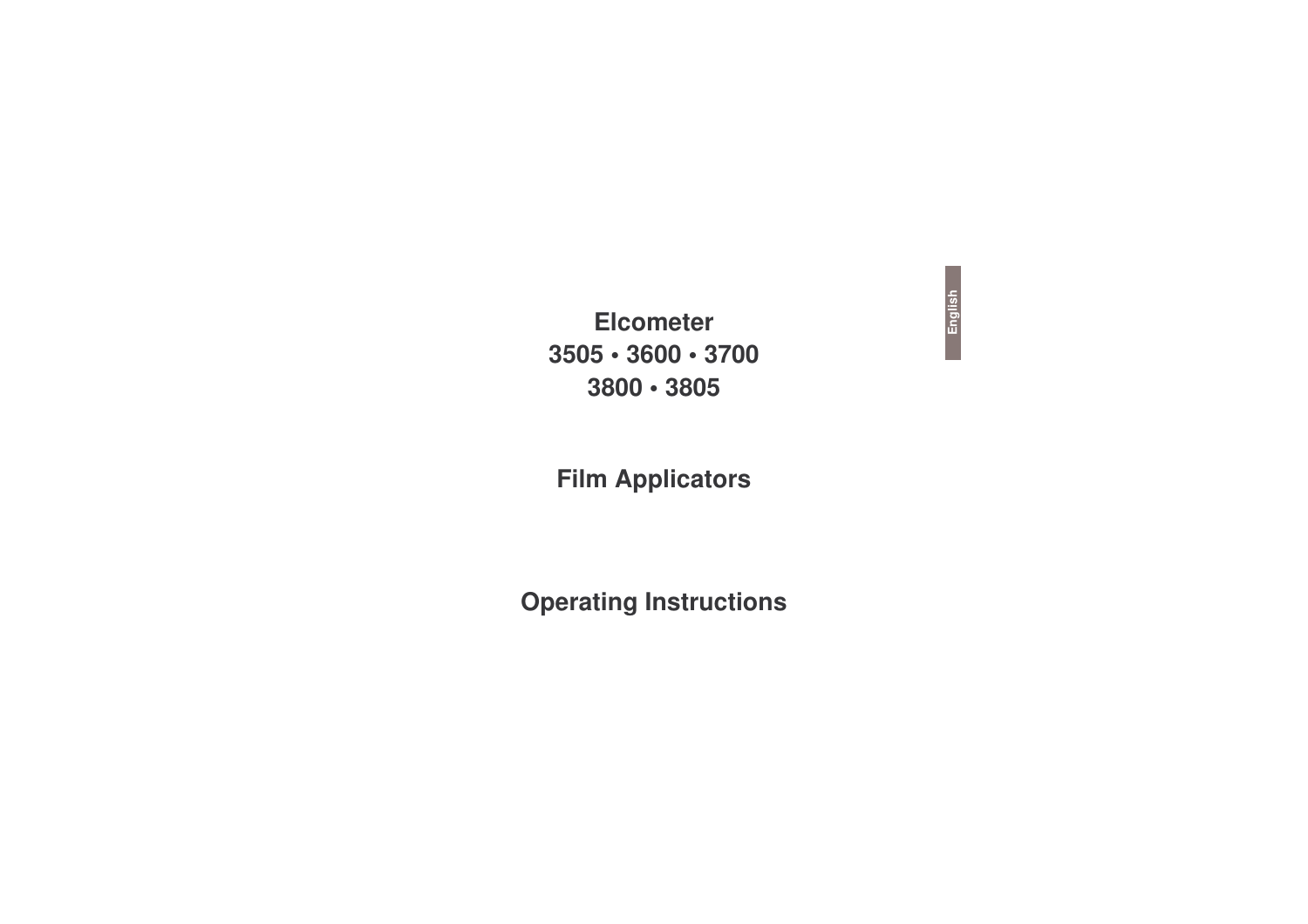elcometec

is a registered trademark of Elcometer Instruments Ltd. All other trademarks acknowledged.

© Copyright Elcometer Instruments Ltd. 2006- 2008.

All rights reserved. No part of this Document may be reproduced, transmitted, transcribed, stored (in <sup>a</sup> retrieval system or otherwise) or translated into any language, in any form or by any means (electronic, mechanical, magnetic, optical, manual or otherwise) without the prior written permission of Elcometer Instruments Ltd.

A copy of this Instruction Manual is available for dowloand on our Website via www.elcometer.com/download

> *Doc.No. TMA-0350 Issue 03 Text with Cover No: 19688*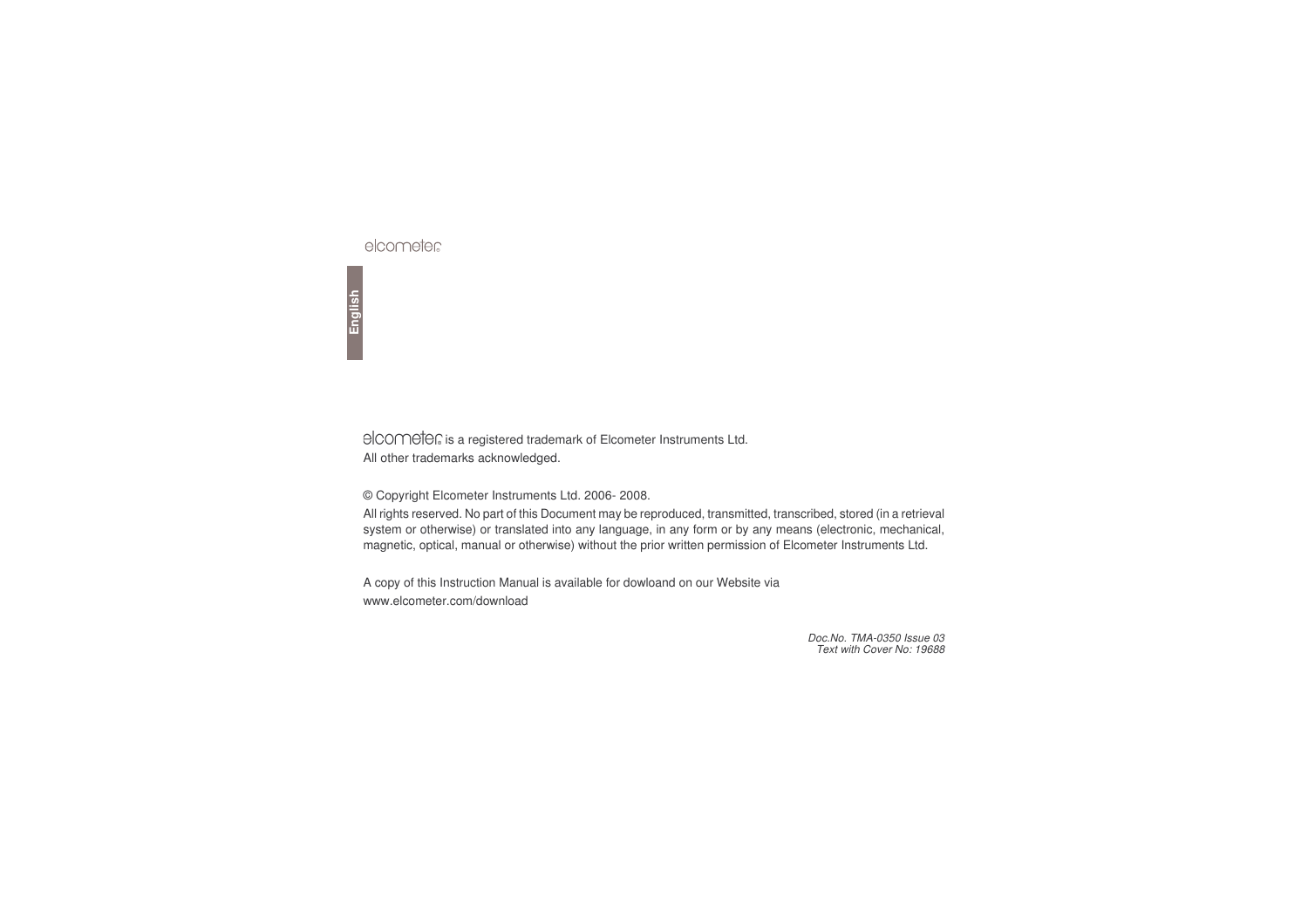### **CONTENTS**

| <b>Section</b> |  |  |  |  |  |  |  |  |
|----------------|--|--|--|--|--|--|--|--|
|                |  |  |  |  |  |  |  |  |
|                |  |  |  |  |  |  |  |  |
|                |  |  |  |  |  |  |  |  |
|                |  |  |  |  |  |  |  |  |
|                |  |  |  |  |  |  |  |  |
|                |  |  |  |  |  |  |  |  |
|                |  |  |  |  |  |  |  |  |
|                |  |  |  |  |  |  |  |  |
|                |  |  |  |  |  |  |  |  |
|                |  |  |  |  |  |  |  |  |
|                |  |  |  |  |  |  |  |  |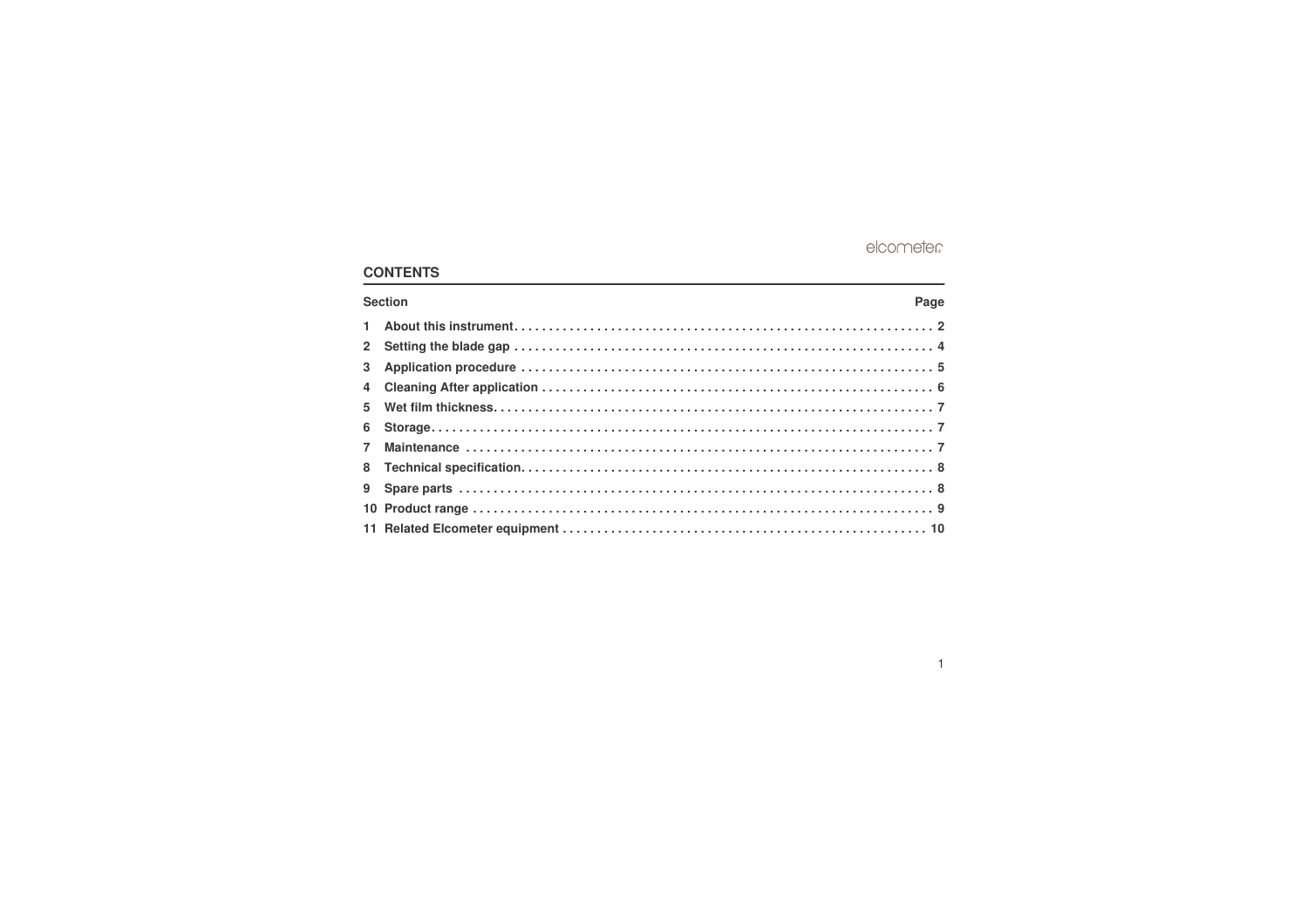Thank you for your purchase of this Elcometer Film Applicator. Welcome to Elcometer.

Elcometer are world leaders in the design, manufacture and supply of inspection equipment for coatings and concrete. Our products cover all aspects of coating inspection, from development through application to post application inspection.

This Elcometer Film Applicator is <sup>a</sup> world beating product. With the purchase of this product you now have access to the worldwide service and support network of Elcometer. For more information visit our website at [www.elcometer.com](http://www.elcometer.com)

### <span id="page-3-0"></span>**1 ABOUT THIS INSTRUMENT**

The Elcometer Film Applicator is <sup>a</sup> simple but effective instrument for applying <sup>a</sup> uniform and reproducible film of product to <sup>a</sup> flat and relatively firm substrate.

The applicator is set to the required gap and then placed on the substrate<sup>a</sup>. Product is poured onto the substrate either in front of the blade, or into the reservoir of models which have this feature. The applicator is then pushed across the substrate<sup>a</sup> by hand or by a motorised film applicator to produce the film.

### **1.1 STANDARDS**

Depending upon model, Elcometer film applicators can be used in accordance with the following National and International Standards: ASTM D 823, FTMS 141aM4121, FTMS 141a4122.1, FTMS 141a2161, FTMS 141a2162, FTMS 141a6226, FTMS 141a4121 and FTMS 141M6226.

a. Elcometer 3800/3805 models are loaded with <sup>a</sup> contrast sheet. The contrast sheet is pulled out of the applicator by hand to produce 2 or 3 strips of product on the sheet.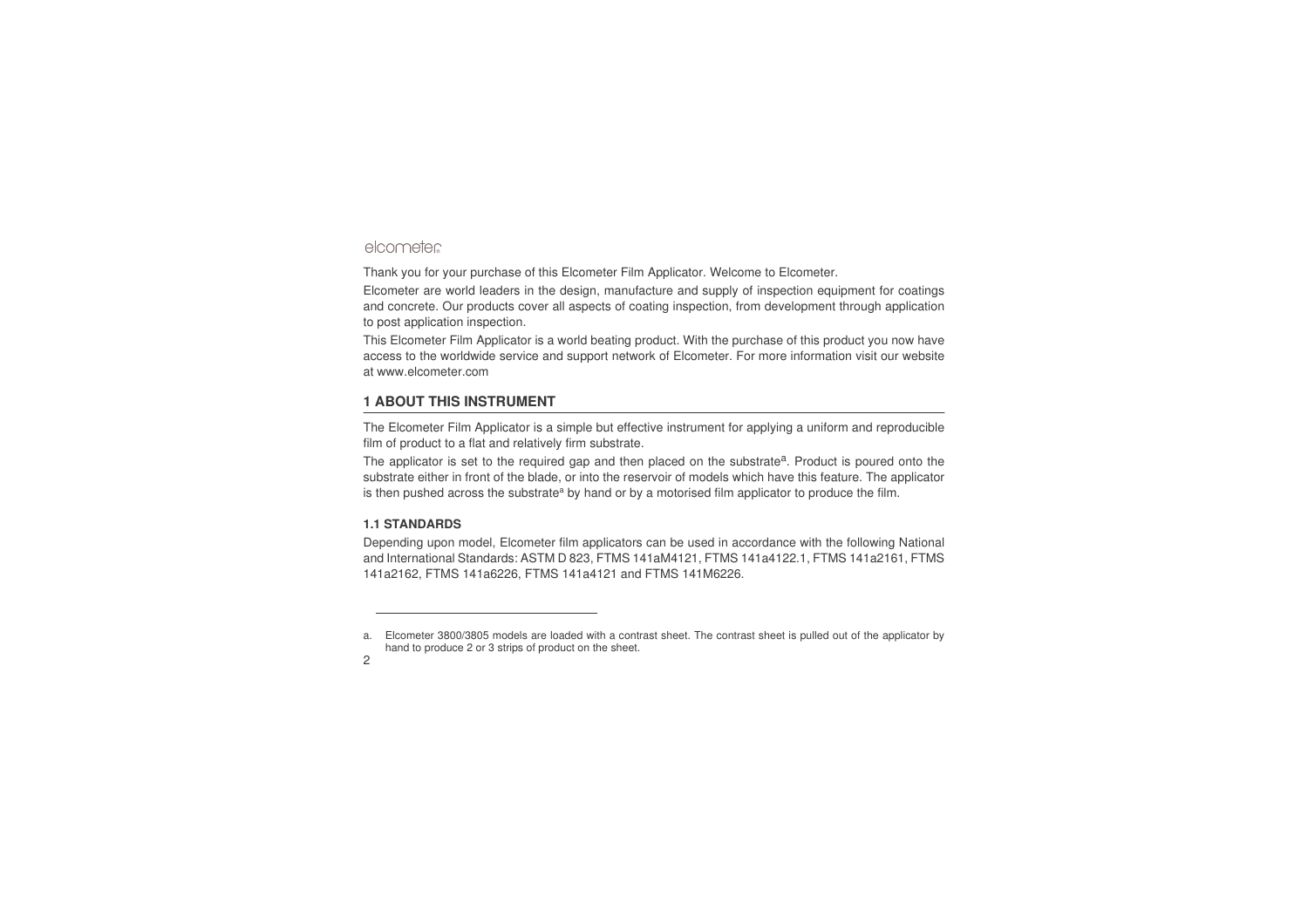### **1.2 THESE INSTRUCTIONS**

These instructions describe the use of the following Doctor Blade Film Applicators:



**Elcometer 3505Cube applicator 1 or 5 strip**



**Elcometer 3600Film applicator**



**Elcometer 3700Film applicator with reservoir**



**Elcometer 3800/3805Film applicator 2 or 3 strip**

### **1.3 WHAT THE BOX CONTAINS**

Elcometer Film Applicator Set of thicknessCoated contrast sheets <sup>x</sup> 100 (3800/3805 only) Storage case Operating instructions

Hexagonal wrench (not included with 3600)

Your Elcometer Film Applicator is packed in <sup>a</sup> cardboard and foam package. Please ensure that this packaging is disposed of in an environmentally sensitive manner. Consult your local Environmental Authority for further guidance.

b.Elcometer 3505/2, 3600/4, 3600/5, 3600/6, 3700/1 and 3700/2 are all supplies with two sets of thickness gauges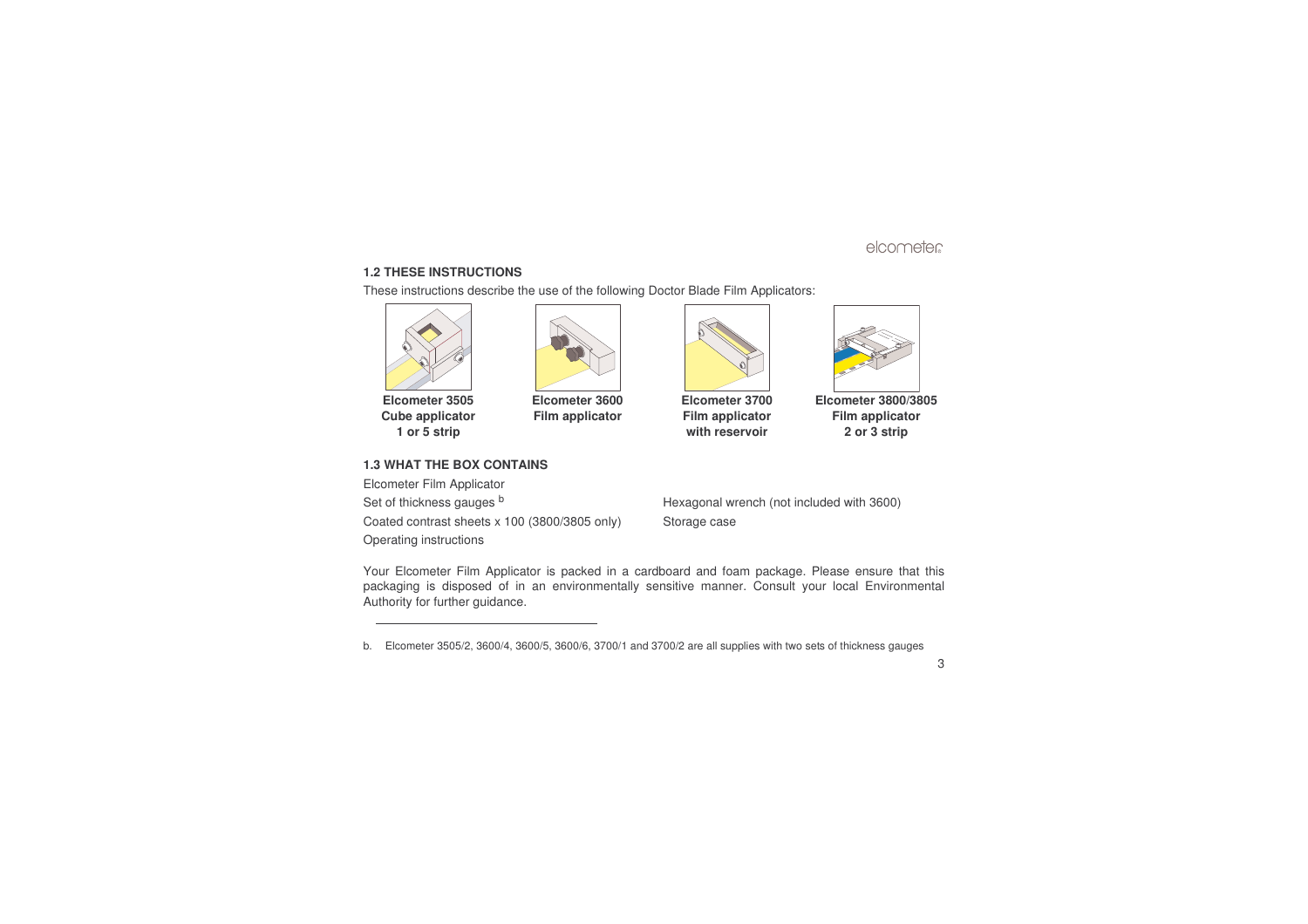### <span id="page-5-0"></span>**2 SETTING THE BLADE GAP**



Take care while you are handling and using your Elcometer Film Applicator. Damage to the working surfaces will affect the film thickness and the instrument may have to be replaced.

- 1. 3600: Rotate the two blade retaining knobs to loosen the blade. 3505/3700/3800/3805: Use the hexagonal wrench to loosen the two blade retaining screws.
- 2.3505/3600/3700: Place the applicator on <sup>a</sup> flat and clean reference surface such as <sup>a</sup> glass plate.
- 3. For 3505/1, 3600/1, 3600/2, 3600/3, 3700/3, 3800/1 and 3805/1 detach the appropriate thickness gauge from the set and slide it under the centre of the blade; ensure that the gauge is under the blade only and not the body of the applicator as well.

For 3505/2, 3600/4, 3600/5, 3600/6, 3700/1 3700/2 detach the appropriate thickness gauge from each of the two sets and sldie the gauges under the blade at each side; ensure that the gauge is under the blade only and not the body of the applicator as well.

4. Press down firmly on the blade and the body of the applicator ensuring that the blade is flat against the thickness gauge.

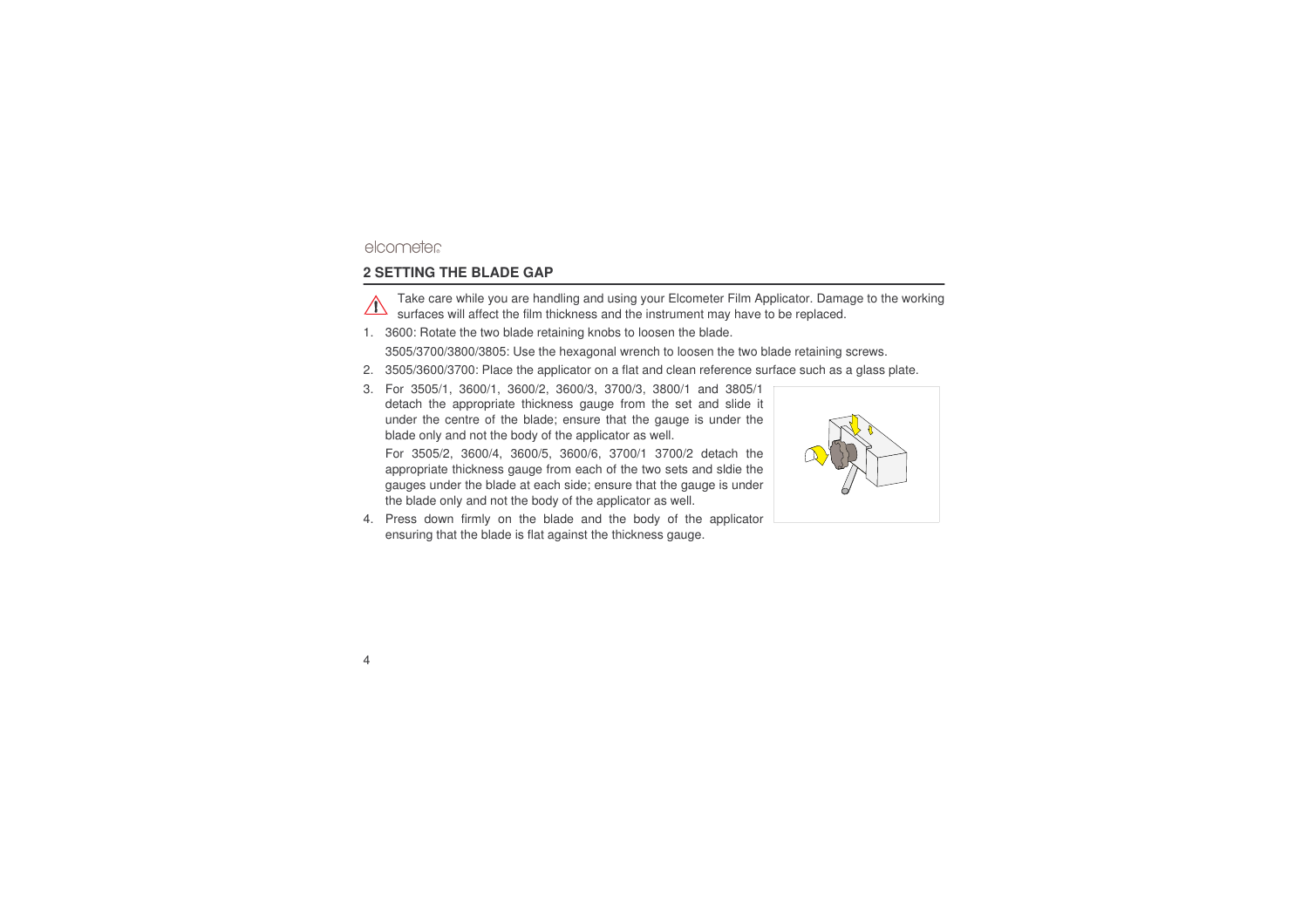- 5. 3600: Keeping downward pressure on the blade and applicator, rotate the two knobs to tighten the blade. 3505/3700/3800/3805: Keeping downward pressure on the blade and applicator, tighten the two blade retaining screws.
- 6. Use the thickness gauges to confirm that the blade is set to the correct gap. Adjust if necessary.

The applicator is now ready for use.

### <span id="page-6-0"></span>**3 APPLICATION PROCEDURE**

Before each use, check the working surfaces for irregularities and damage.

#### **3505/3600/3700**

- 1.Fix a clean substrate on <sup>a</sup> flat and horizontal base such as <sup>a</sup> vacuum table.
- 2.3505 only: If applying <sup>a</sup> film to <sup>a</sup> glass substrate, fit the guide plate to the side of the applicator.
- 3. Place the applicator down at one end of the substrate. The applicator should be positioned with the blade facing away from the direction of travel.
- 4. 3600: Spread sufficient product on the substrate over <sup>a</sup> width slightly smaller than the internal width of the applicator.

3505/3700: Pour a quantitiy of product into the reservoir of the applicator ensuring that the product is evenly distributed over the whole width of the reservoir.

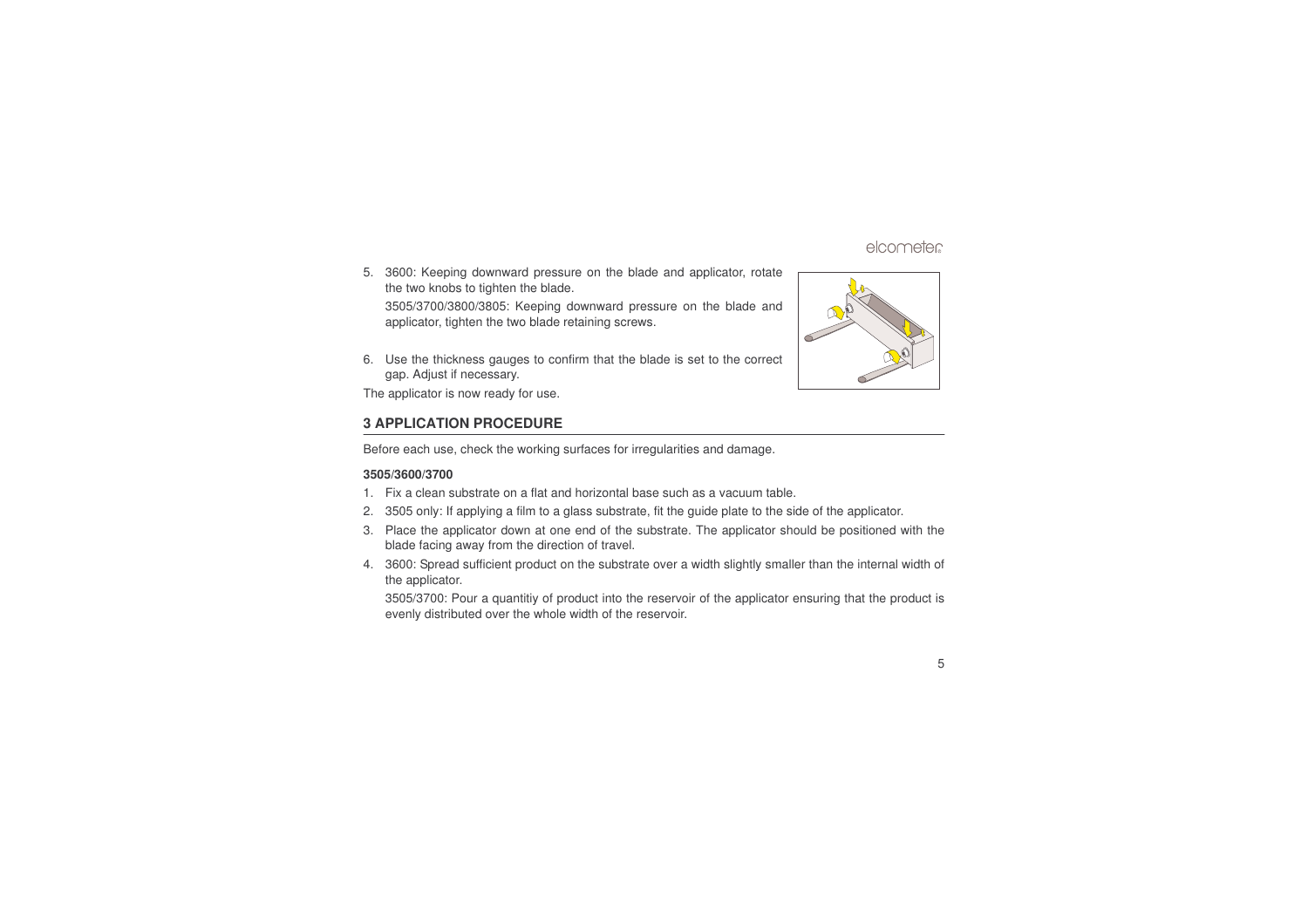- 5. Spread the film by moving the applicator towards the opposite end of the substrate at <sup>a</sup> constant speed.
- 6. Lift the applicator from the substrate taking care to catch any product dripping from the applicator before it lands on the newly prepared film.

#### **3800/3805**

- 1. Place <sup>a</sup> clean contrast sheet into the applicator and feed it under the blade assembly.
- 2. Pour a quantitiy of product into each of the reservoirs of the applicator ensuring the product is evenly distributed over the width of each reservoir.
- 3. Apply gentle downward pressure on the blade assembly and pull the contrast sheet out of the instrument at <sup>a</sup> constant speed to spread the film strips.

### <span id="page-7-0"></span>**4 CLEANING AFTER APPLICATION**

other metallic tools for cleaning.

Do not use very aggressive solvents or wire brushes, metal scrapers, metal files or

After cleaning, ensure that all materials are removed and that the instrument is dry. Use the case provided to store the instrument when it is not being used.

solvent.





Clean the applicator using <sup>a</sup> suitable

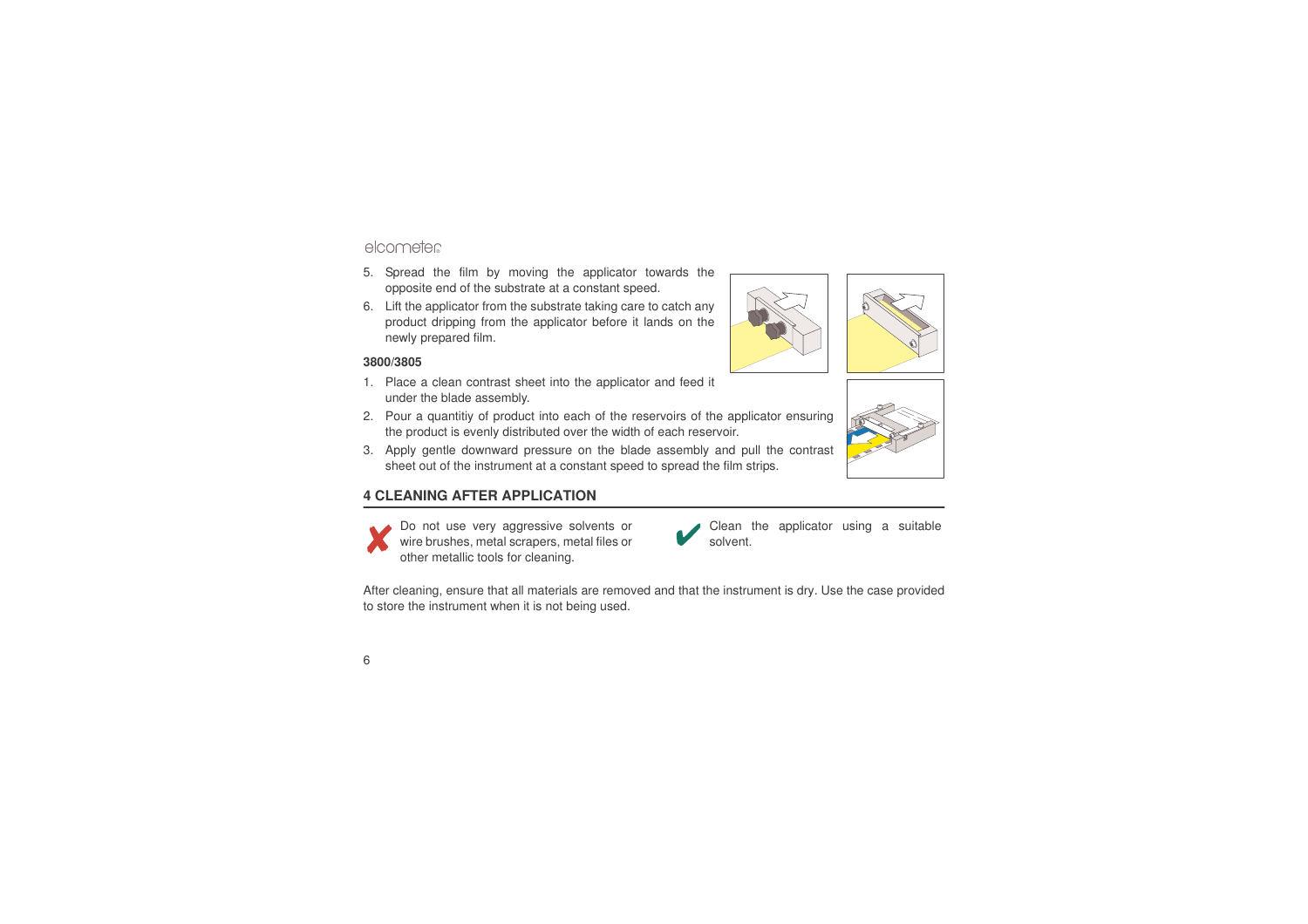## <span id="page-8-0"></span>**5 WET FILM THICKNESS**

The thickness of the film produced by your applicator depends on many factors including; the speed of film application, applicator blade gap setting, surface tension and the viscosity of the product.

### <span id="page-8-1"></span>**6 STORAGE**

When stainless steel applicators and the thickness gauges are not being used they must be protected from rust. Rust can appear when stainless steel instruments are used occasionally and when they have been handled by users with sweaty hands.

To protect against rust, always dry stainless steel applicators and the thickness gauges after use and apply a thin layer of oil to the surface before storage. Elcometer recommends the use of an oil which does not harden during drying such as Castrol Rustilo DW 378.

Always store the applicator and thickness gauges in the case provided.

### <span id="page-8-2"></span>**7 MAINTENANCE**

The Elcometer Film Applicator is designed to give many years reliable service under normal operating and storage conditions.

Regular calibration checks over the life of the thickness gauges are <sup>a</sup> requirement of quality management procedures e.g. ISO 9000 and other standards. For checks and certification contact Elcometer or your local supplier.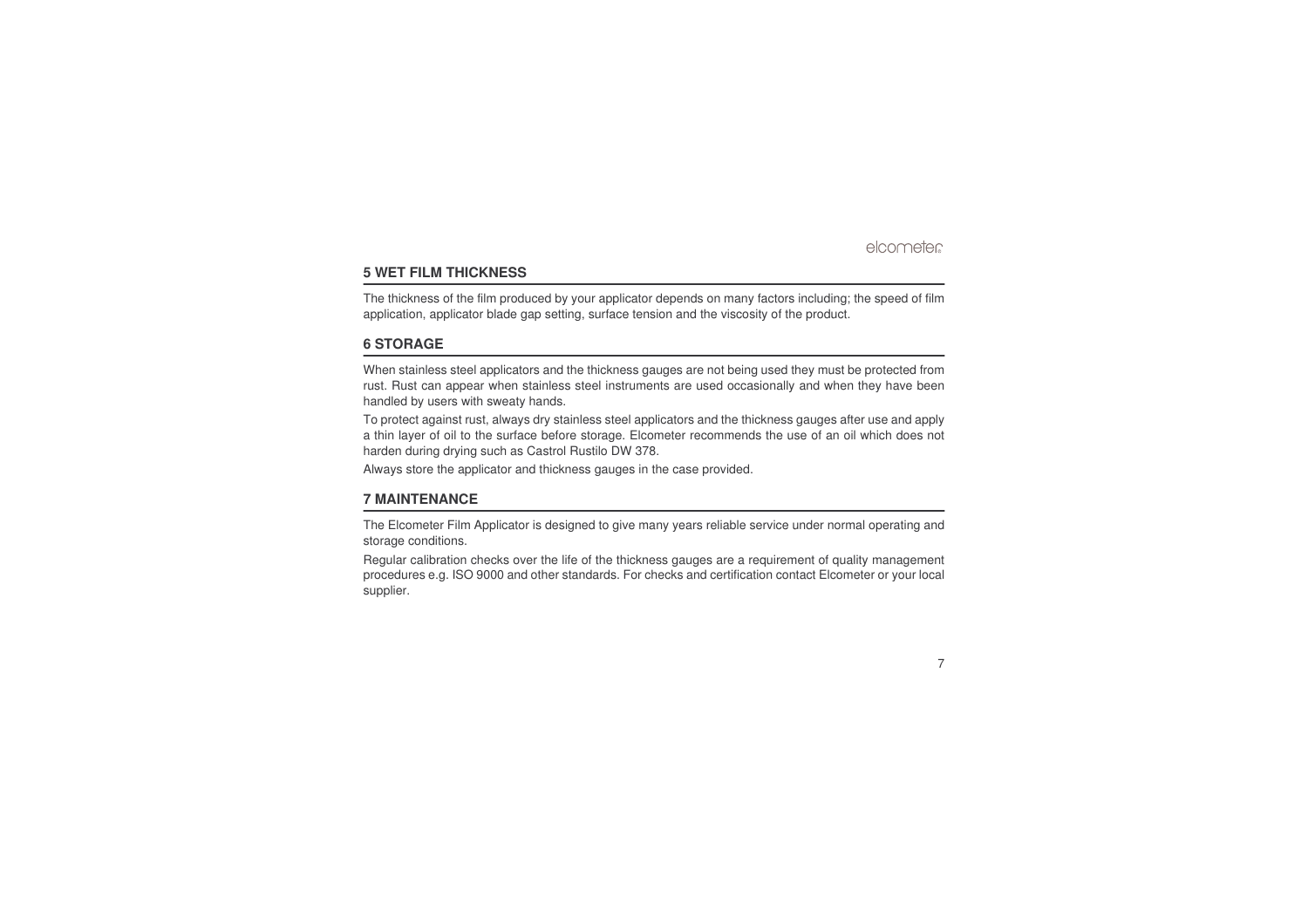### <span id="page-9-0"></span>**8 TECHNICAL SPECIFICATION**

| Material:       |            | Hardened stainless steel/anodised aluminium                     |  |  |  |
|-----------------|------------|-----------------------------------------------------------------|--|--|--|
| Range           | 3505:      | 0 $\mu$ m to 2000 $\mu$ m (0 mils to 80 mils)                   |  |  |  |
|                 | 3600:      | 0 $\mu$ m to 3000 $\mu$ m (0 mils to 120 mils)                  |  |  |  |
|                 | 3700:      | 0 $\mu$ m to 4000 $\mu$ m (0 mils to 160 mils)                  |  |  |  |
|                 | 3800/3805: | 0 $\mu$ m to 2500 $\mu$ m (0 mils to 100 mils)                  |  |  |  |
|                 |            | Set of 19 thickness gauges: 30 um to 1000 um (1 mil to 40 mils) |  |  |  |
| Contrast sheet: |            | 210 mm x 75 mm (8.25" x 3") (3800/3805 only)                    |  |  |  |

### <span id="page-9-1"></span>**9 SPARE PARTS**

The following spare sets of 19 thickness gauges are available for your Elcometer Film Applicator: 30 µm to 1000 µm, metric: KT003600P001 1 mil to 40 mils, imperial: KTUS3600P001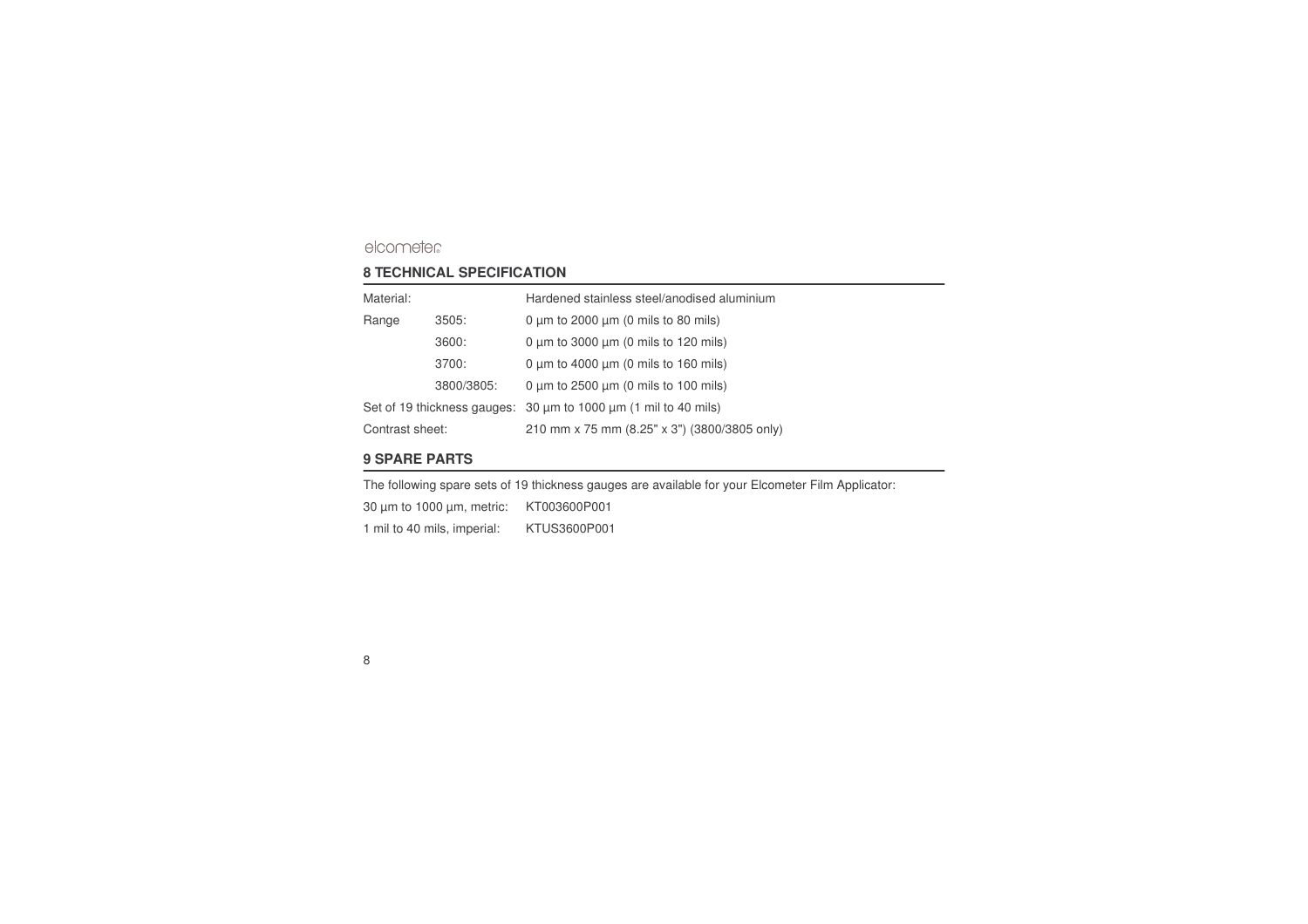### <span id="page-10-0"></span>**10 PRODUCT RANGE**

| <b>Model</b>   |                     | Film           | <b>Strip width</b> |                         | Part number   |              |
|----------------|---------------------|----------------|--------------------|-------------------------|---------------|--------------|
|                |                     | strips         | (mm)               | (inch)                  | <b>Metric</b> | Imperial     |
| 3505           | 3505/1              | 1              | 12                 | 0.5                     | K0003505M001  | K0US3505M001 |
|                | 3505/2              | 5              | 12                 | 0.5                     | K0003505M202  | K0US3505M202 |
|                | 3600/1              | 1              | 50                 | 2                       | K0003600M201  | K0US3600M201 |
|                | 3600/2              | 1              | 75                 | 3                       | K0003600M002  | K0US3600M002 |
| 3600           | 3600/3              | 1              | 100                | $\overline{\mathbf{4}}$ | K0003600M203  | K0US3600M203 |
|                | 3600/4              | 1              | 150                | 6                       | K0003600M204  | K0US3600M204 |
|                | 3600/5              | 1              | 200                | 8                       | K0003600M205  | K0US3600M205 |
|                | 3600/6              | $\mathbf{1}$   | 225                | 9                       | K0003600M206  | K0US3600M206 |
|                | 3700/3              | 1              | 80                 | $\overline{4}$          | K0003700M203  | K0US3700M203 |
| 3700           | 3700/2              | 1              | 180                | 8                       | K0003700M002  | K0US3700M002 |
|                | 3700/1              | 1              | 250                | 10                      | K0003700M001  | K0US3700M001 |
| 8<br>3800      | 3800/1 <sup>a</sup> | $\overline{c}$ | 28                 | 1.0                     | K0003800M001  | K0US3800M001 |
| $\overline{8}$ | 3805/1 <sup>a</sup> | 3              | 18                 | 0.7                     | K0003805M001  | K0US3805M001 |

a.Overall internal width: 75 mm (3")